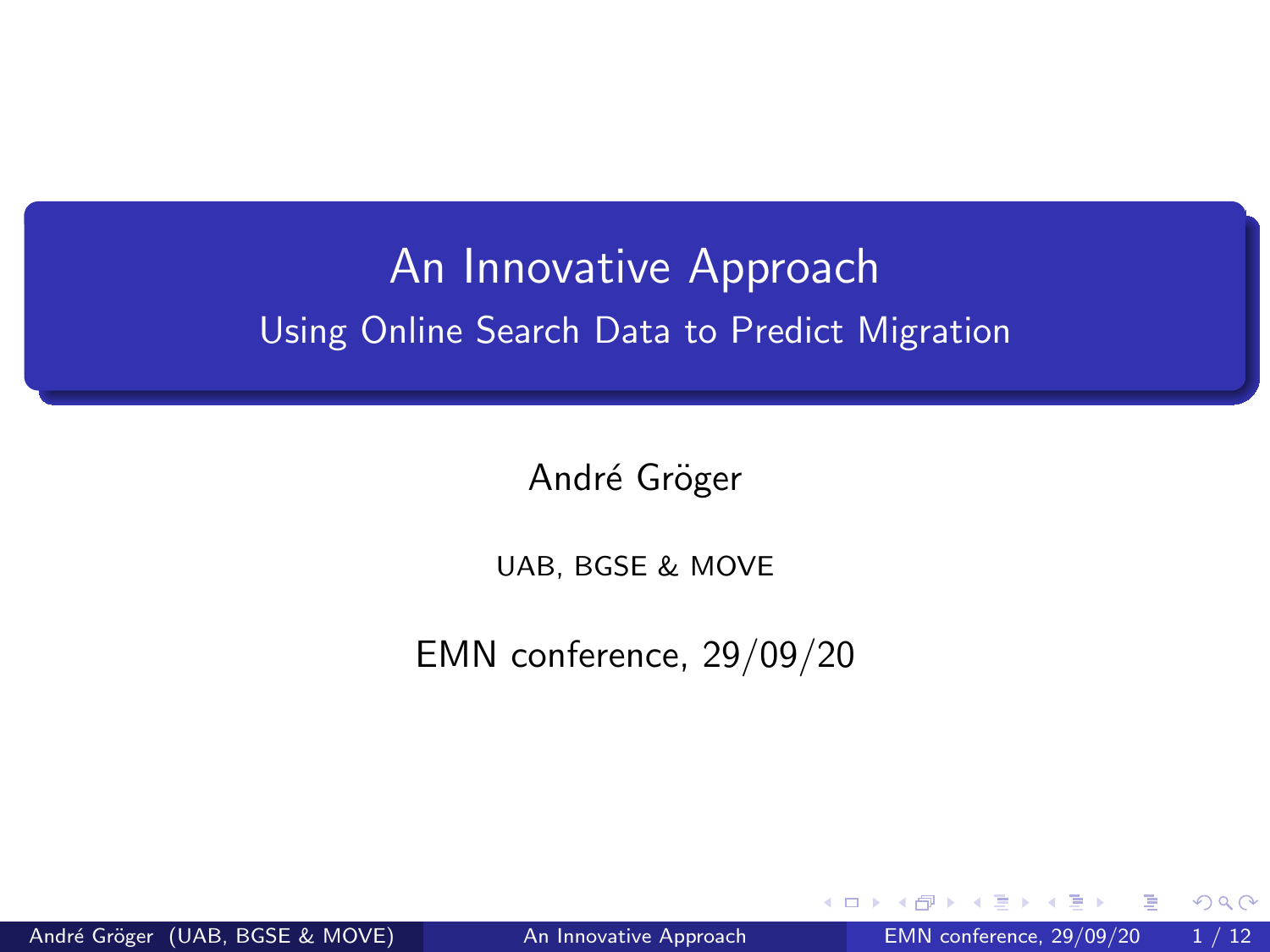- **Data requirements** for migration prediction: (some) flows and predictors (i.e. push- vs. pull factors)
- **Problem**: lack of migration data (outcome variable) and reliable predictors to train prediction model
- Recent work: use geo-located digital trace data (here: Google Trends Index) to predict bilateral migration flows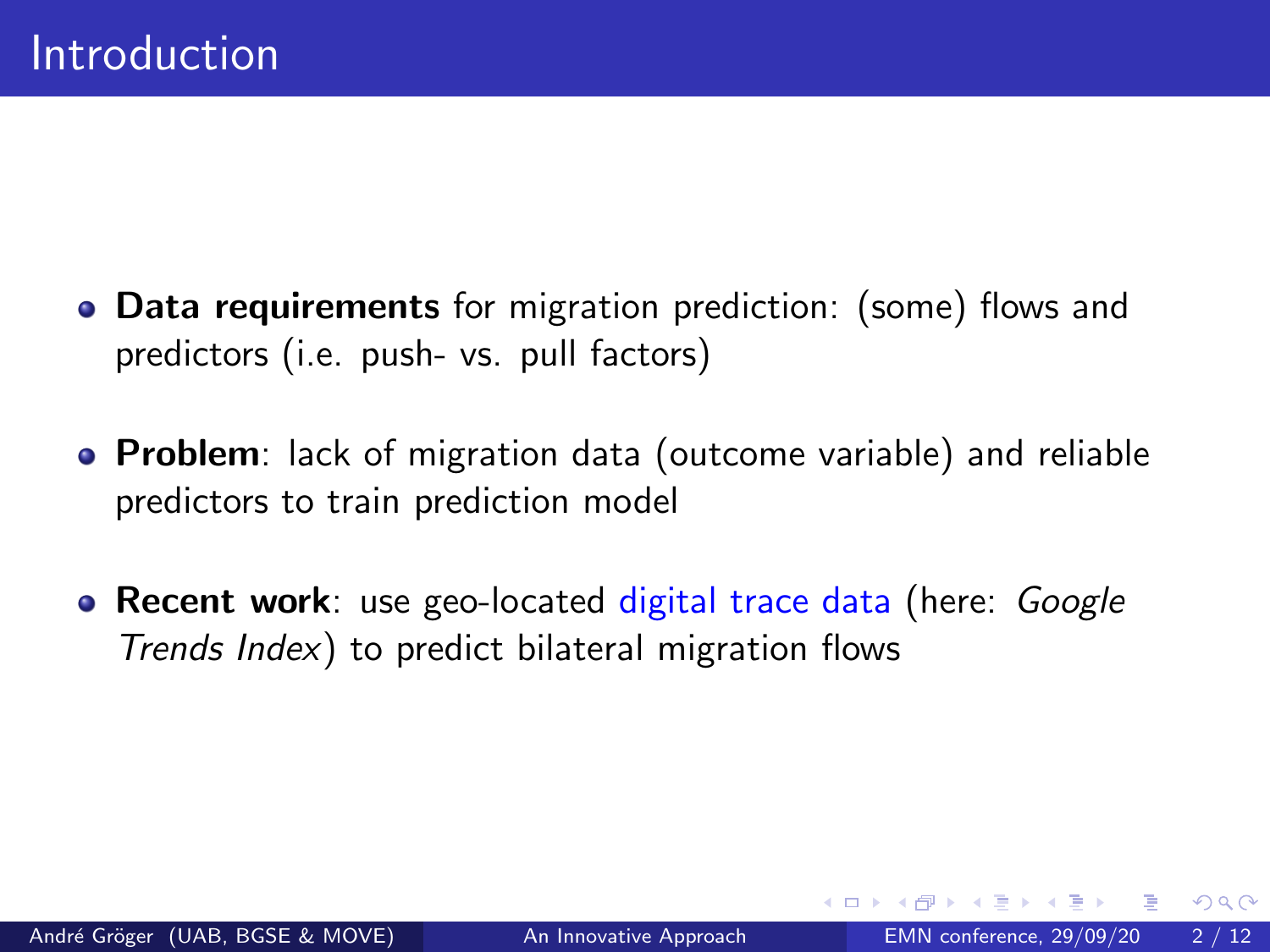## Recent work: why Google Trends?





- Most common search engine worldwide (market share: 80%; 97% on mobile devices)
- Index reflects daily search intensities through Google for a given keyword and geographical area

つひい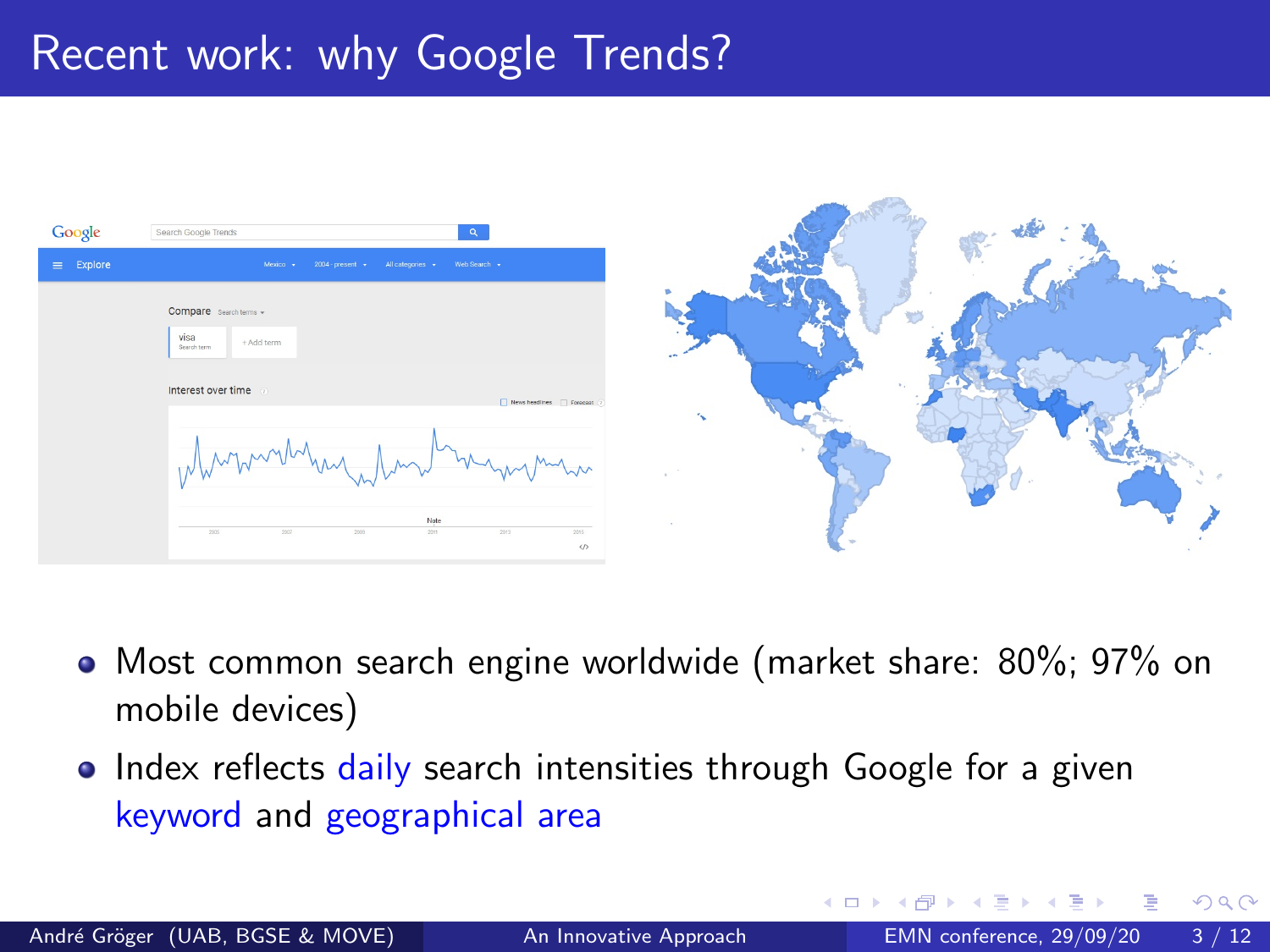### Recent work: assumptions

### • Migrants search for information online prior to departure

The election of Trump triggered Google searches in Mexico about migrating to the United States Evolution of search intensity for the terms immigration and USA in Mexico between 2016 and 2017 100 aoogle Trends Index (from 0 to 100) 75 50 25  $\Omega$ 012.2016<br>1990 2016 2017<br>1990 2017 2017 2017 2018 3017<br>1990 2017 2017 302 303 304<br>1990 3017 302 303 304<br>1990 3017 302 305<br>1990 3017 302 305<br>1990 302 305 Jan 2016 Feb 2016 Aar 2016 Apr 2016 Aug 2016 day 2016  $\mu$ m 2016  $1<sub>u</sub> = 2016$  $\epsilon$ iep 2016

Source: Compiled by the author based on data from Google Trends

Social Observatory of "la Caixa"

André Gröser (UAB, BGSE & MOVE) ([An Innovative Approach](#page-0-0) EMN conference, 29/09/20 4/12

 $\Omega$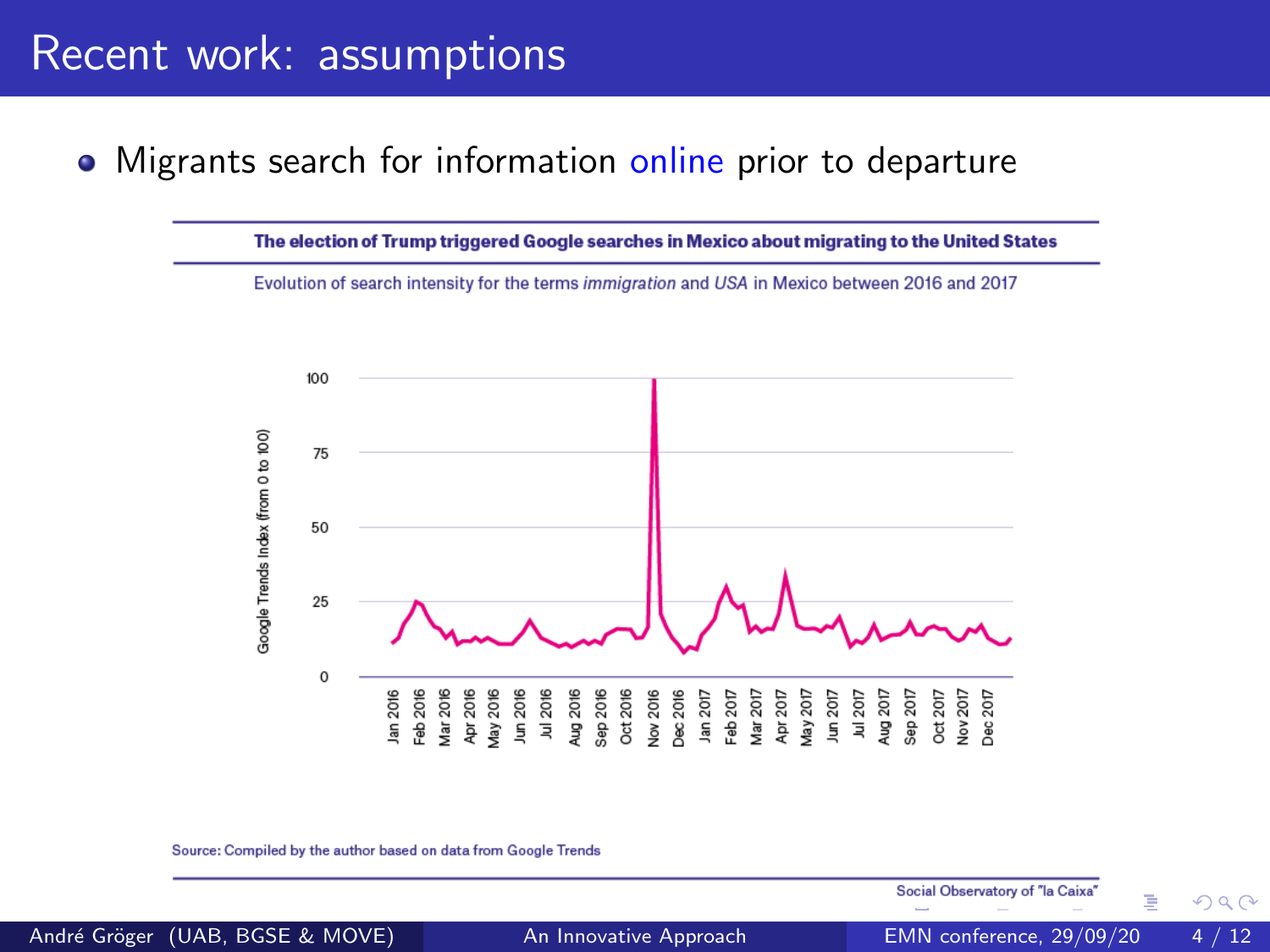# Recent work: JDE Vol. 142 (2020) 102347



Contents lists available at ScienceDirect

### Journal of Development Economics

journal homepage: www.elsevier.com/locate/devec

### Searching for a better life: Predicting international migration with online search keywords<sup>\*</sup>

Marcus H. Böhme<sup>a, 1</sup>, André Gröger<sup>b, c,\*</sup>, Tobias Stöhr<sup>d, e</sup>

<sup>a</sup> German Federal Ministry of Finance, Germany

<sup>b</sup> Universitat Autònoma de Barcelona (UAB). Spain

<sup>c</sup> Barcelona Graduate School of Economics (BGSE), Spain

<sup>d</sup> Kiel Institute for the World Economy (IfW), Germany

<sup>e</sup> IZA. Germany

 $\overline{\phantom{0}}$ Л

Ē

C

J)

 $\overline{O}$ 

K

Ir<br>N

Ġ

#### ARTICLE INFO

#### **ABSTRACT**

**← ロ → → ← 何 →** 

| L classification:     | Migration data remains scarce, particularly in the context of developing countries. We demonstrate how s         |
|-----------------------|------------------------------------------------------------------------------------------------------------------|
| 22                    | referenced online search data can be used to measure migration intentions in origin countries and to pre-        |
| 82                    | bilateral migration flows. Our approach provides strong additional predictive power for international migrat     |
| 51                    | flows when compared to reference models from the migration and trade literature. We provide evidence, ba         |
| 15                    | on survey data, that our measures partly reflect genuine migration intentions and that they outperform           |
|                       | of the established predictors of migration flows in terms of predictive power, especially in the bilateral wit   |
| evwords:              | dimension. Our findings contribute to the literature by (1) providing a novel way for the measurement of mij     |
| ternational migration | tion intentions, (2) allowing real-time predictions of current migration flows ahead of official statistics, and |
| igration intention    | improving the performance of conventional models of migration flows.                                             |
| oogle trends          |                                                                                                                  |

**LIevelopme**<br>ECONOMIC

Þ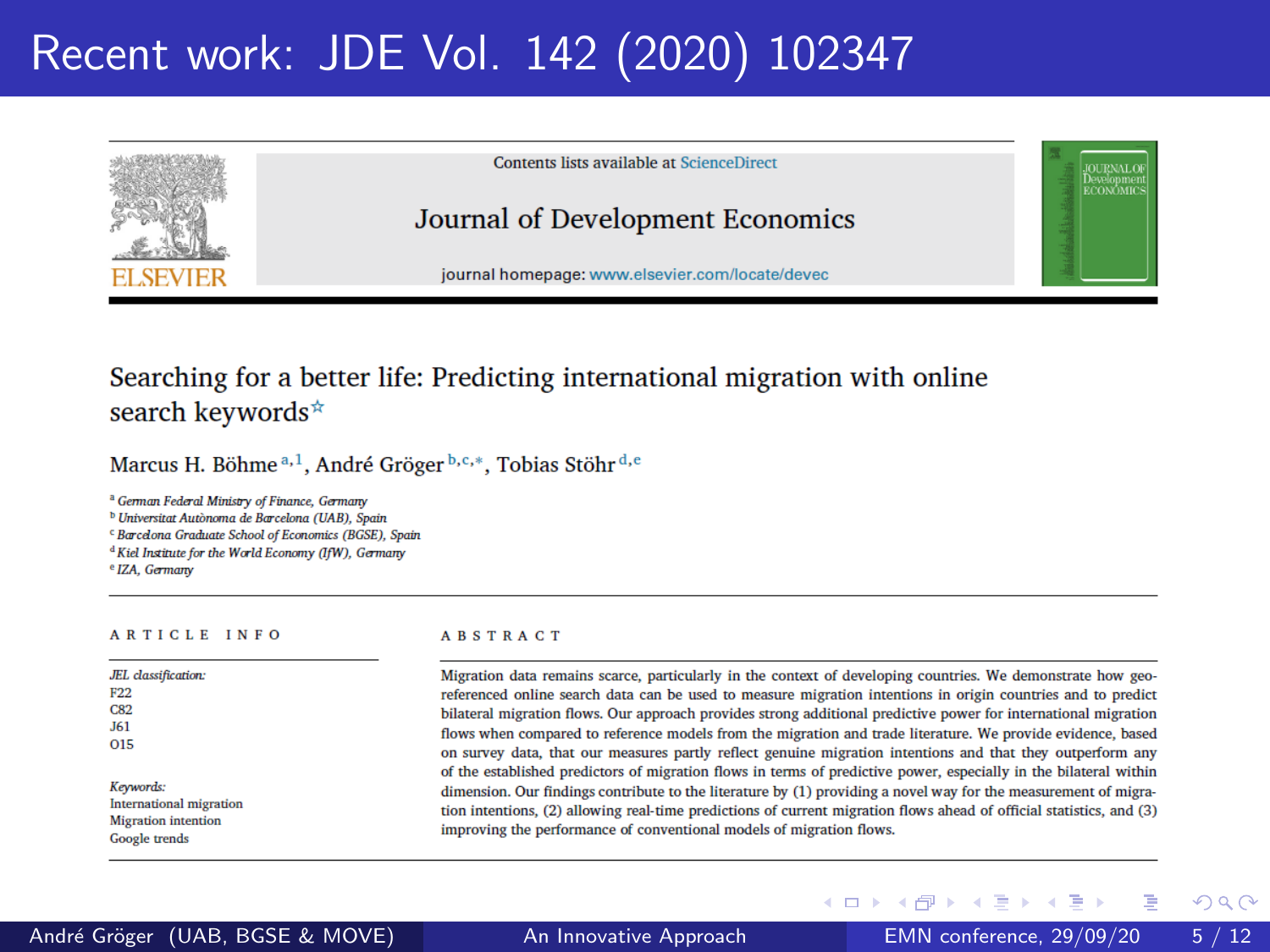- Result: strong predictive performance compared to (gravity) benchmark models
- **Interpretation**: proof of concept, not practical forecasting implementation (yet)
- **Promise**: measure migration intentions and allow nowcasting and short-term forecasts, e.g. during humanitarian crises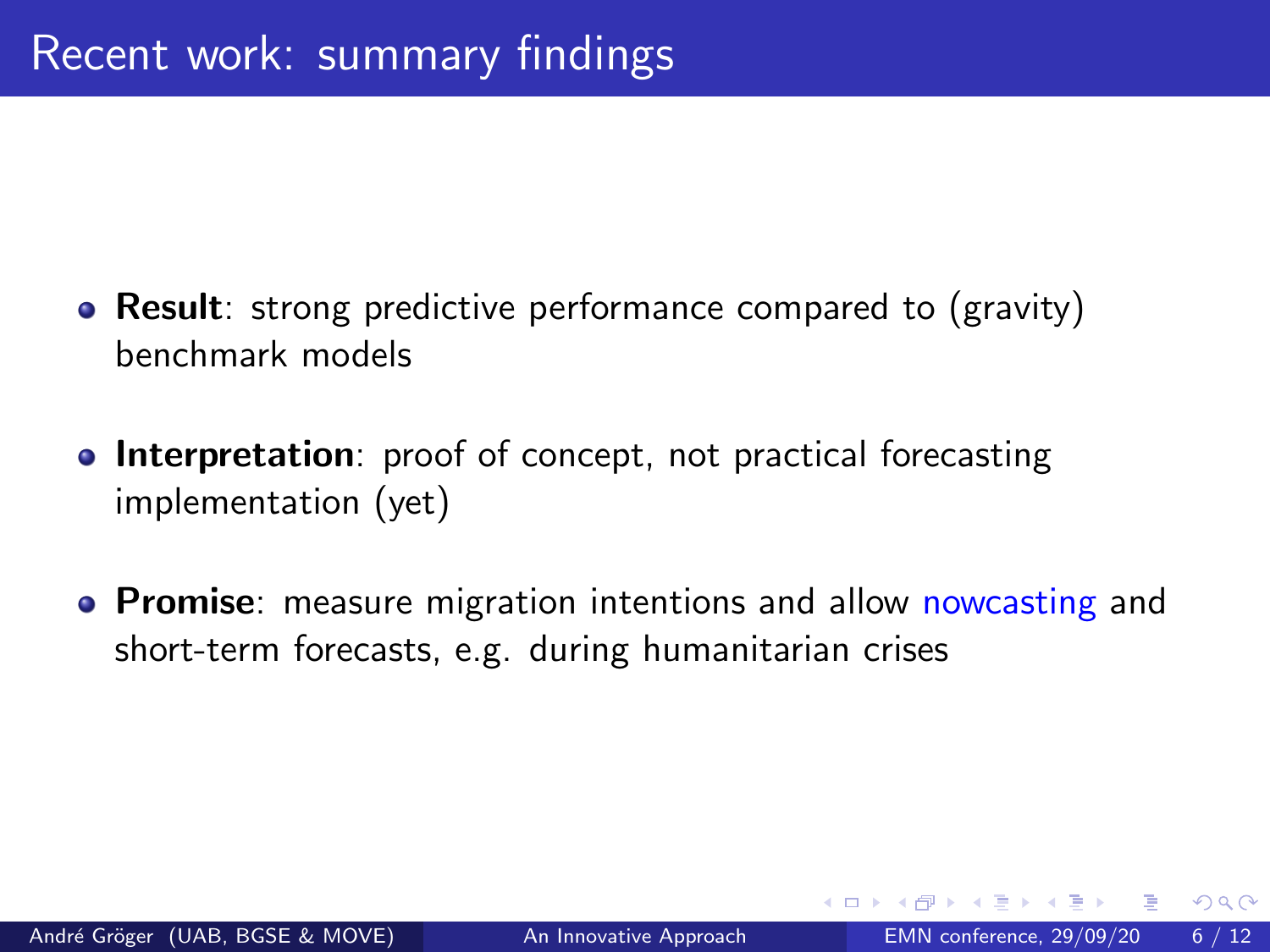## Recent work: example VEN-ESP

Evolution of immigration from Venezuela to Spain and predictions based on a classical migration flow model as well as an augmented one including the Google Trends Index



### Source: Compiled by the author based on data from Google Trends, World Bank World Development Indicators, and OECD International **Migration Database**

| $\cdots$                        |                        |                                                                                                 |      |
|---------------------------------|------------------------|-------------------------------------------------------------------------------------------------|------|
|                                 |                        | Social Observatory of "Ia Caixa" $\qquad \qquad \mathop{\text{mod}}\nolimits \alpha \; \sim \;$ |      |
| André Gröger (UAB, BGSE & MOVE) | An Innovative Approach | EMN conference, 29/09/20                                                                        | 7/12 |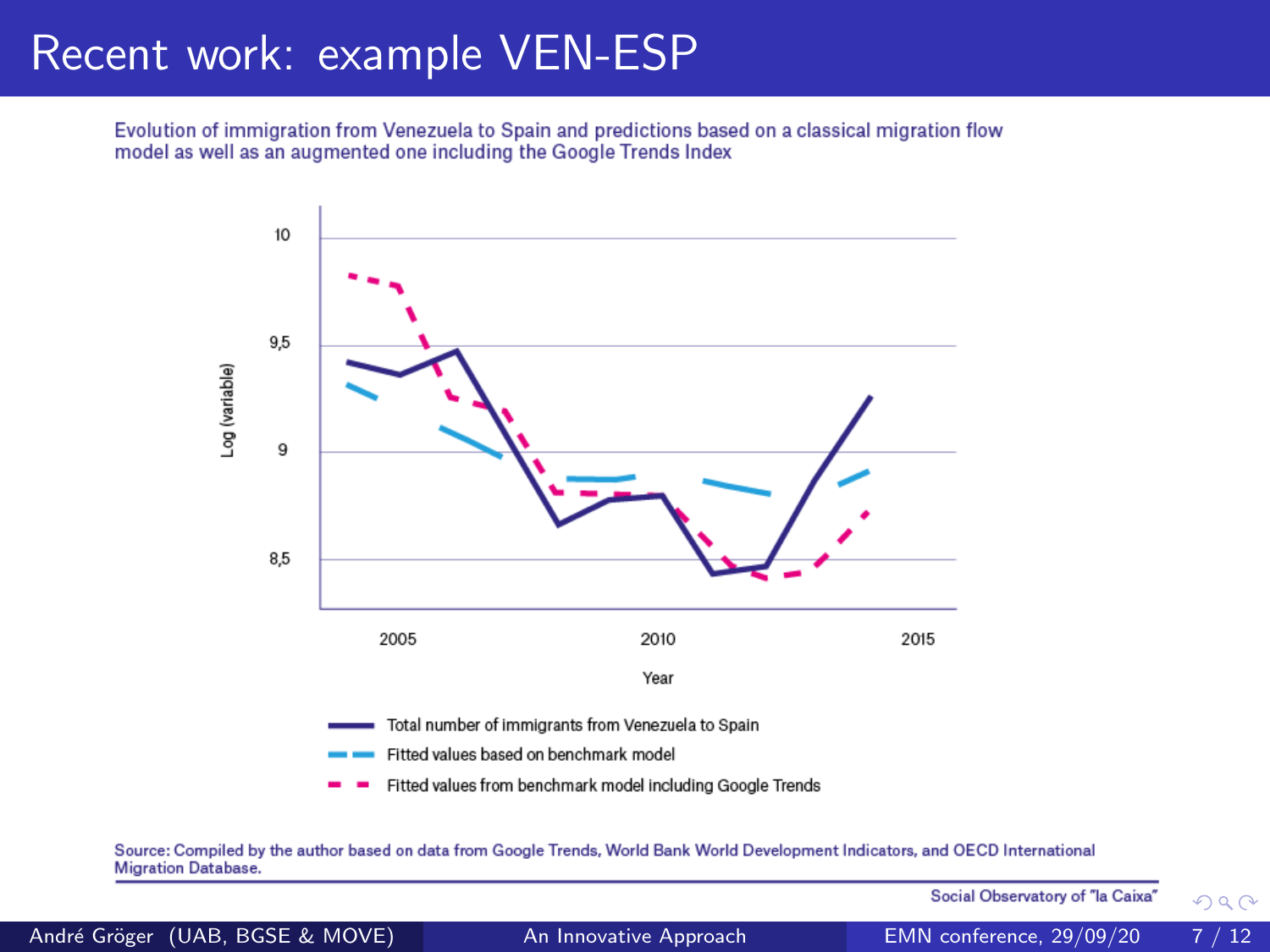### Recent work: multiple origins-ESP

Google searches help predict migration flows more accurately

Evolution of the arrival of migrants in Spain and predictions based on the keywords searched for in each country of origin



Total number of immigrants to Spain by country of origin

- Fitted values based on benchmark model
- Fitted values from benchmark model including Google Trends

Source: Compiled by the author based on data from Google Trends, World Bank World Development Indicators, and OECD International Migration Database.

 $QQ$ 

Þ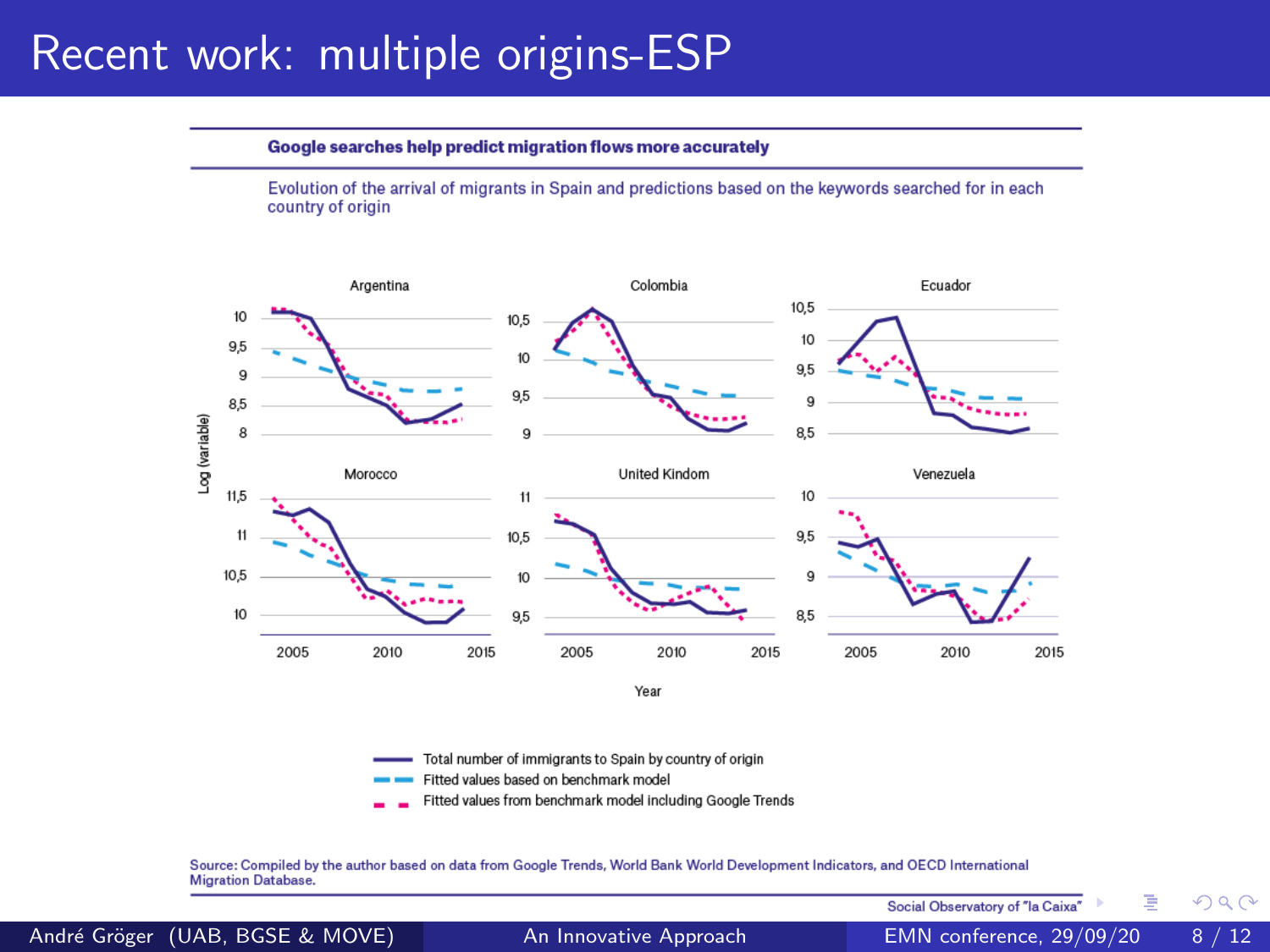## Recent work: multiple origins-OECD

#### Towards a tool for global migration flow prediction

Evolution and prediction of migration from six countries of origin towards the 35 states of the OECD



Total number of immigrants to all OECD countries by country of origin

- Fitted values based on benchmark model
- Fitted values from benchmark model including Google Trends

Source: Compiled by the author based on data from Google Trends, World Bank World Development Indicators, and OECD International **Migration Database** 

André Gröger (UAB, BGSE & MOVE) ([An Innovative Approach](#page-0-0) EMN conference, 29/09/20 9/12

Social Observatory of "la Caixa"

 $\Omega$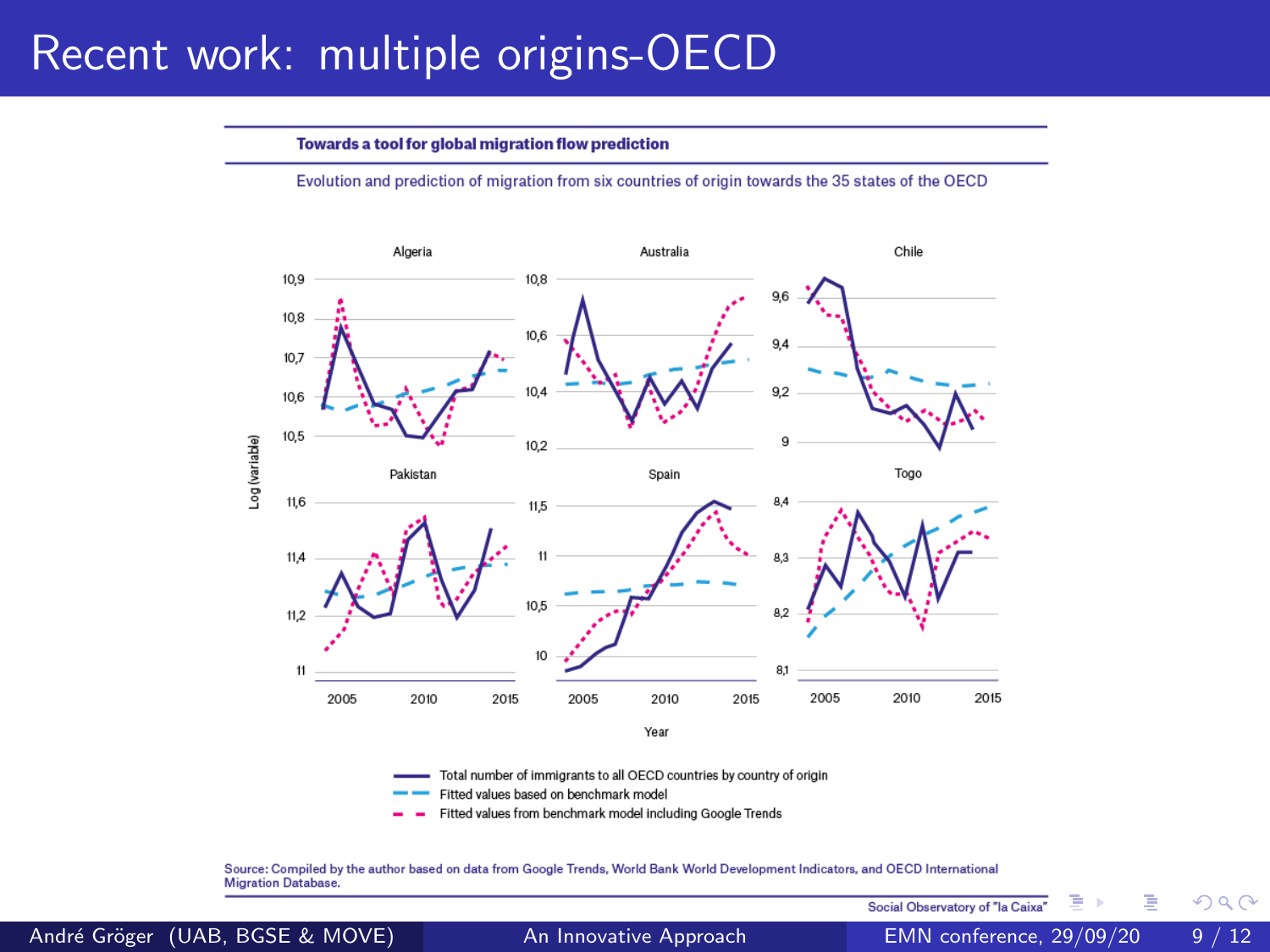



Horizon 2020

- Collaborative project with 14 European nodes (2020-23) lead by Universitat Autonoma de Barcelona (UAB)
- Practical implementation of migration forecasts for the EU, including digital trace data (incl. Google Trends, Twitter, etc.)
- Policy objective: improve management capacity of migration flows during reception, relocation, and settlement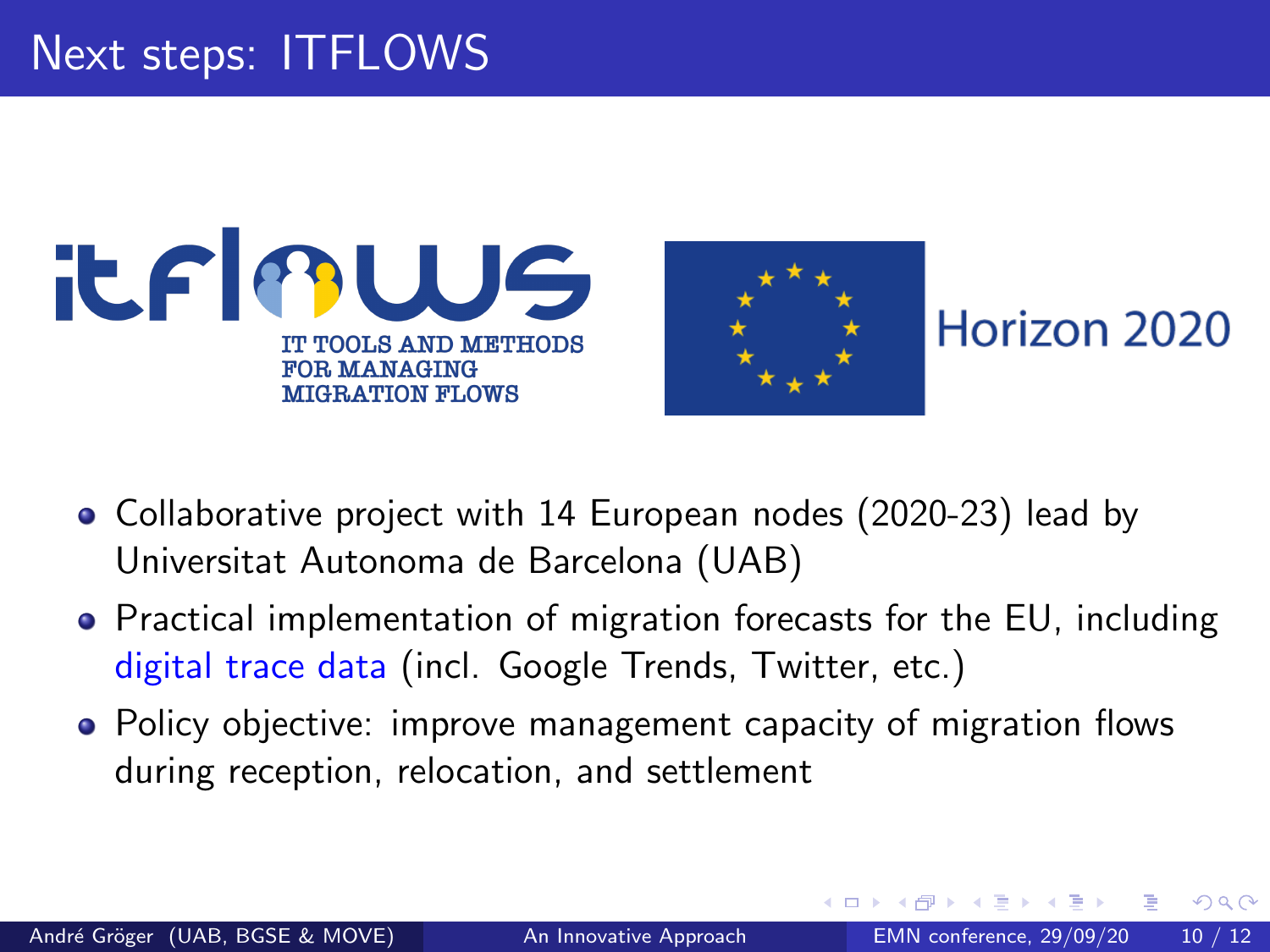- Data limitations: *availability* and *frequency* of training data
- Keyword selection: semantic vs. crowd-sourcing or alternatives
- **Time horizon**: nowcasting vs. forecasting

 $\Omega$